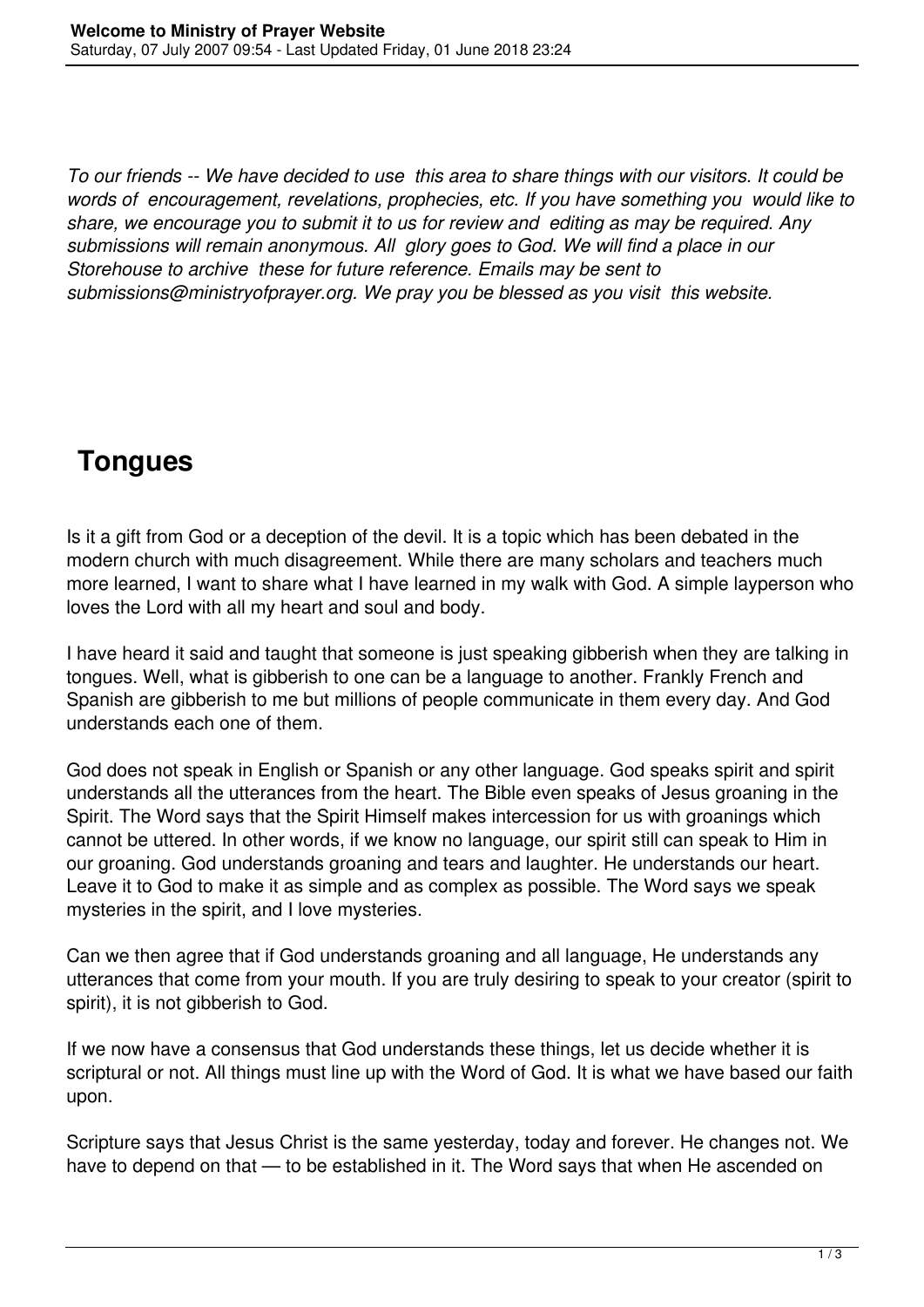high He gave gifts to men. These gifts are described in various places. Then in Romans 11:29 it says that "the gifts and the calling of God are irrevocable". Does God change or does He not change?

Isaiah 28:11-12 says "For with stammering lips and another tongue He will speak to this people. To whom He said, "This is the rest with which you may cause the weary to rest," And, "This is the refreshing."" Wow! This is our rest and refreshing. We don't need to worry about whether we are praying in His will or not. It is our spirit speaking directly to Father God and the Holy Spirit is giving us utterance.

The Spirit not only helps with our needs, but enables us to pray for people and things we cannot even know about. Doesn't that sound like God? A well known evangelist calls it God talk. I like to thing of it as spirit talk - God's native language.

Scripture says that every born-again person has the Holy Spirit dwelling in Him. That's how we are born again. We can't even desire to know God unless the Holy Spirit draws us. We ask Jesus to come in and the Holy Spirit comes in with Him. We do that simply by faith. This whole walk is a walk of faith. By faith we receive Jesus. By faith we believe the Bible is the Inspired Word of God. And by faith we receive the baptism of the Holy Spirit. Let your faith take you into everything God has for us in this walk.

So how do we get this gift? Some scripture says it is given by the laying on of hands. But it also says that everyone who asks receives. Luke 11:13 says "If you then, being evil, know how to give good gifts to your children, how much more will your heavenly Father give the Holy Spirit to those who ask Him!" All we do is ask. By faith we receive. There's no tarrying at the altar as they used to teach.

There lies the dilemma of how to begin. Even as a baby learns to talk, our speech can develop more as we grow. We can begin with just a few words (or sounds if you will). However, the Holy Spirit will not forcibly take control and make your tongue begin to move. You have to move it, trusting God for that next sound you make. Even as we trust for that next breath we take. Scripture says "the spirits (or tongues) of the prophets are subject to the prophets." Our tongue moves only when we tell it to. The Holy Spirit is most gentle and will not force you to do anything. Psalm 81:10 says to "Open your mouth wide and I will fill it."

There may be emotions involved in receiving or not. Personally God has usually dealt with me by requiring pure faith in His Word. We do not depend upon emotions. We depend upon the Word of God. The Word says to ask and receive. Emotions will come soon enough. If you've ever been caught up in prayer and worship and tongues just begin to pour out of your innermost being, that is joy unspeakable. That is God-emotion. Worth experiencing.

So we have to begin. Open your mouth and trust Him to fill it. Begin with whatever mumblings or utterances your tongue brings forth. We may begin in the flesh but then we fall into the spirit. We fall into the rest where we don't have to worry about what we are saving. We are talking to our creator. Scripture says we are speaking mysteries. The Spirit knows things to pray that our understanding does not. Praise God! He has chosen the foolish things of the world to put to